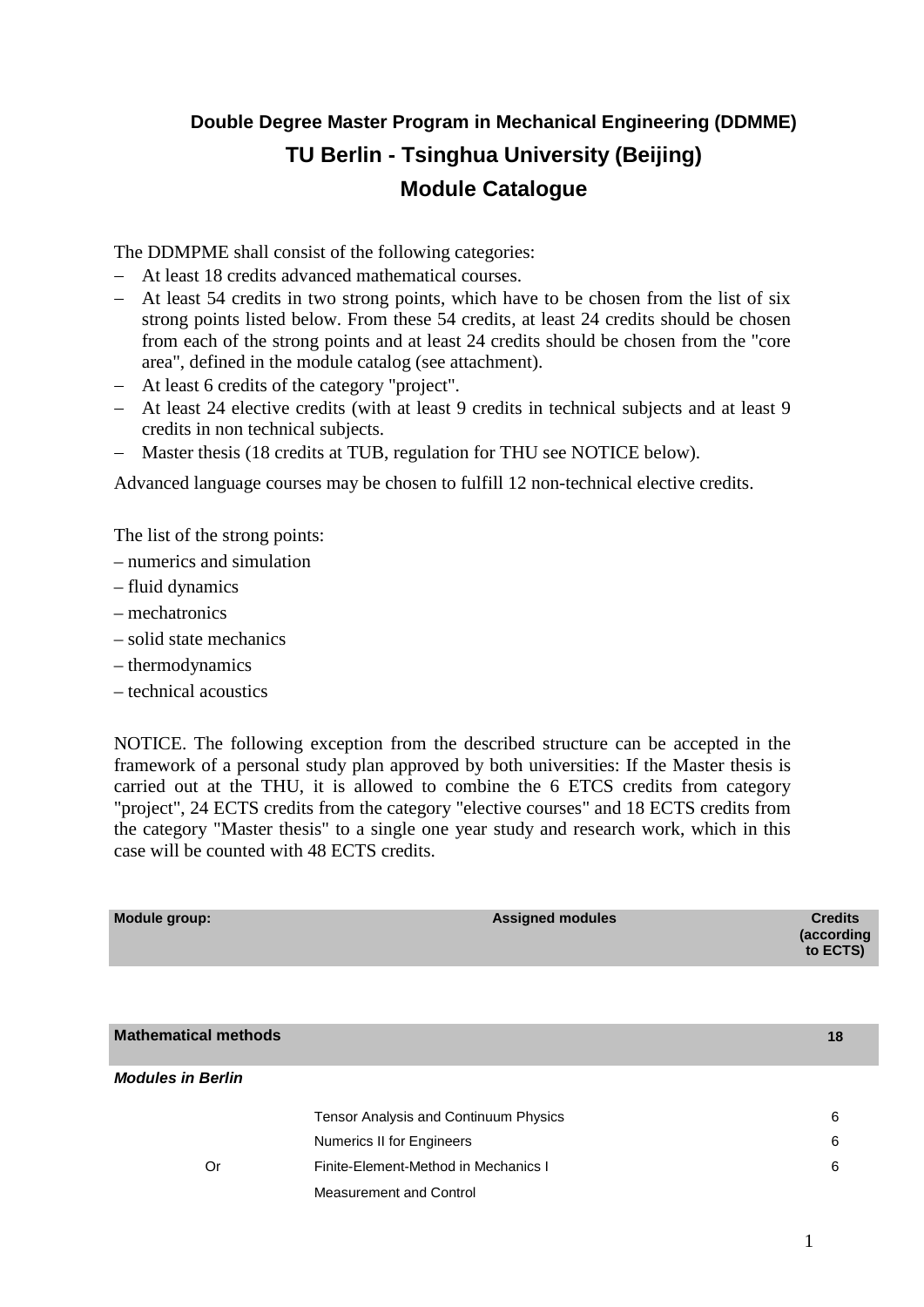|                           | Control Theory                                              | 9                 |
|---------------------------|-------------------------------------------------------------|-------------------|
|                           | Variational Calculus and Optimal Control                    | 5                 |
|                           | <b>Stochastics for Computer Scientists</b>                  | 6                 |
|                           | Analysis III                                                | 6                 |
|                           | Integral Transformations and Partial Differential Equations | 6                 |
|                           | Numerics I for Engineers                                    | 6                 |
| <b>Modules in Beijing</b> |                                                             |                   |
|                           | Numeric ananlysis A (60420044)                              | $12 \overline{ }$ |
|                           | High-level Numeric ananiysis (60420024)                     | $12 \overline{ }$ |
|                           | Applied stochastical process (60420094)                     | 12                |

# **Module Catalogue of the Strong Points**

| according)<br>to ECTS) | <b>Numerics and simulation</b> | <b>Assigned modules</b> | <b>Credits</b> |
|------------------------|--------------------------------|-------------------------|----------------|
|------------------------|--------------------------------|-------------------------|----------------|

*Modules in Berlin*

| Core area (level 1)        |                                                                       |         |
|----------------------------|-----------------------------------------------------------------------|---------|
|                            | Computational Fluid Dynamics CFD I+II                                 | 12      |
|                            | <b>Finite Element Methods 1</b>                                       | 6       |
|                            | <b>Finite Element Methods 2</b>                                       | 6       |
|                            | Applied Information Technology                                        | 6       |
| <b>Or</b>                  | Industrial Information Technology<br>Software Engineering             | 12<br>6 |
|                            | Programming of Parallel and Distributed Systems                       | 9       |
|                            | <b>Parallel Numerics</b>                                              | 12      |
|                            |                                                                       |         |
| advanced courses (level 2) |                                                                       |         |
|                            | CFD-Project (Applied Computational Fluid Dynamics (Project))          | 6       |
|                            | Practical Training in Finite-Element-Method                           | 6       |
|                            | Seminar in Modeling                                                   | 6       |
|                            | Simulation and Measurement                                            | 12      |
|                            | Numerical Linear Algebra                                              | 6       |
|                            | Numerics of Elliptical Partial Differential Equations                 | 6       |
|                            | <b>Statistical Turbulence Modeling</b>                                | 6       |
|                            | Numerical Aeroacoustics (CAA)                                         | 12      |
|                            | <b>Technical Information Systems</b>                                  | 6       |
|                            | Information Systems Project                                           | 6       |
|                            | OKS 1 - Basics (Fundamental Principles of Open Communication Systems) | 6       |
| And                        | OKS 3 - Practice (Advanced Communication Systems)                     | 6       |
|                            | OKS-Project (I or/and II)                                             | 6       |
|                            | Fundamental Principles of Information Modeling                        | 6       |
| And                        | Databases (Database Systems)                                          | 6       |
|                            | Picture Producing Process in Medicine and Neurobiology                | 6       |
|                            | Algorithms of Image Processing                                        | 6       |
|                            | Visualizing in Mathematics                                            | 10      |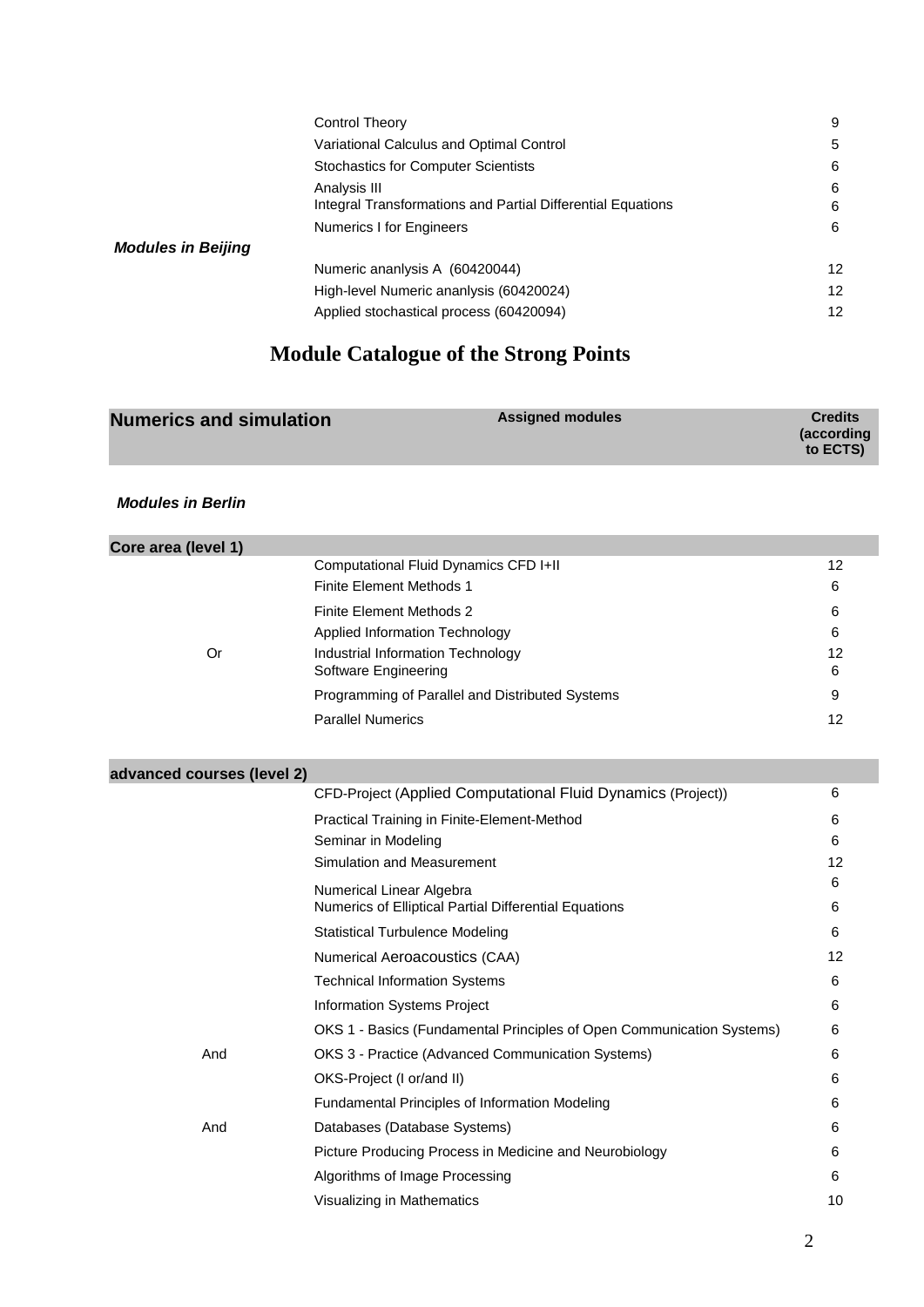| Picture Producing Process in Medicine I          | 6  |
|--------------------------------------------------|----|
| Industrial Image Processing                      | 9  |
| Computer Graphics - Basics                       | 6  |
| Computer Graphics - Completion                   | 6  |
| Simulation of Production Systems - Work Place    |    |
| Simulation of Production Systems - Material Flow | 6  |
| Process and System Dynamics / Process Simulation | 12 |
| Design and Simulation                            | 12 |
| Numerical Simulation Methods in Engineering      | 6  |
| Communication Networks and Technology            | 12 |
| Modeling of Traffic Systems                      | 8  |
| Modeling with Differential Equations I           | 10 |
| <b>Control Theory</b>                            | 4  |
| <b>Advanced Control Theory</b>                   | 9  |
| Neuronal Information Processing - Basics         | 9  |
| Neuronal Information Processing - Extension      | 9  |
| Linear Optimization                              | 10 |
| Non-linear Optimization                          | 10 |
|                                                  |    |

#### *Modules in Beijing*

| Core area (level 1)        |                                                                      |                                          |
|----------------------------|----------------------------------------------------------------------|------------------------------------------|
|                            | Finite Element Analysis and Its Applications (70120073)              | 9                                        |
| advanced courses (level 2) |                                                                      |                                          |
|                            | Computer Modeling and Simulation for Materials Processing (70120133) | 9                                        |
|                            | Digital Simulation of Mechanical System (80120183)                   | 9                                        |
|                            | Project Study of FEM Application (80120562)                          | 6                                        |
|                            | Computer-Aided Tissue Engineering (CATE) (80120612)                  | 6                                        |
|                            | Computer Numerical Control Technology (80120672)                     | 6                                        |
|                            | Numerical Simulation of Manufacturing Processes (80120692)           | 6                                        |
| <b>Fluid dynamics</b>      | <b>Assigned modules</b>                                              | <b>Credits</b><br>(according<br>to ECTS) |

#### *Modules in Berlin*

٠

| Core area (level 1) |                                                 |    |
|---------------------|-------------------------------------------------|----|
|                     | <b>Advanced Fluid Dynamics</b>                  | 6  |
|                     | <b>Turbulent Flows</b>                          | 12 |
|                     | An Introduction to Computational Fluid Dynamics | 12 |
|                     | <b>Fundamentals of Aeroacoustics</b>            | 6  |
|                     | Gasdynamics I                                   | 6  |
|                     | Gasdynamics II                                  | 6  |
|                     | Measurement Techniques in Fluid Dynamics        | 12 |
|                     | Aerothermodynamics I                            | 6  |
|                     | Aerothermodynamics II                           | 6  |
|                     | <b>Fluid System Dynamics</b>                    | 12 |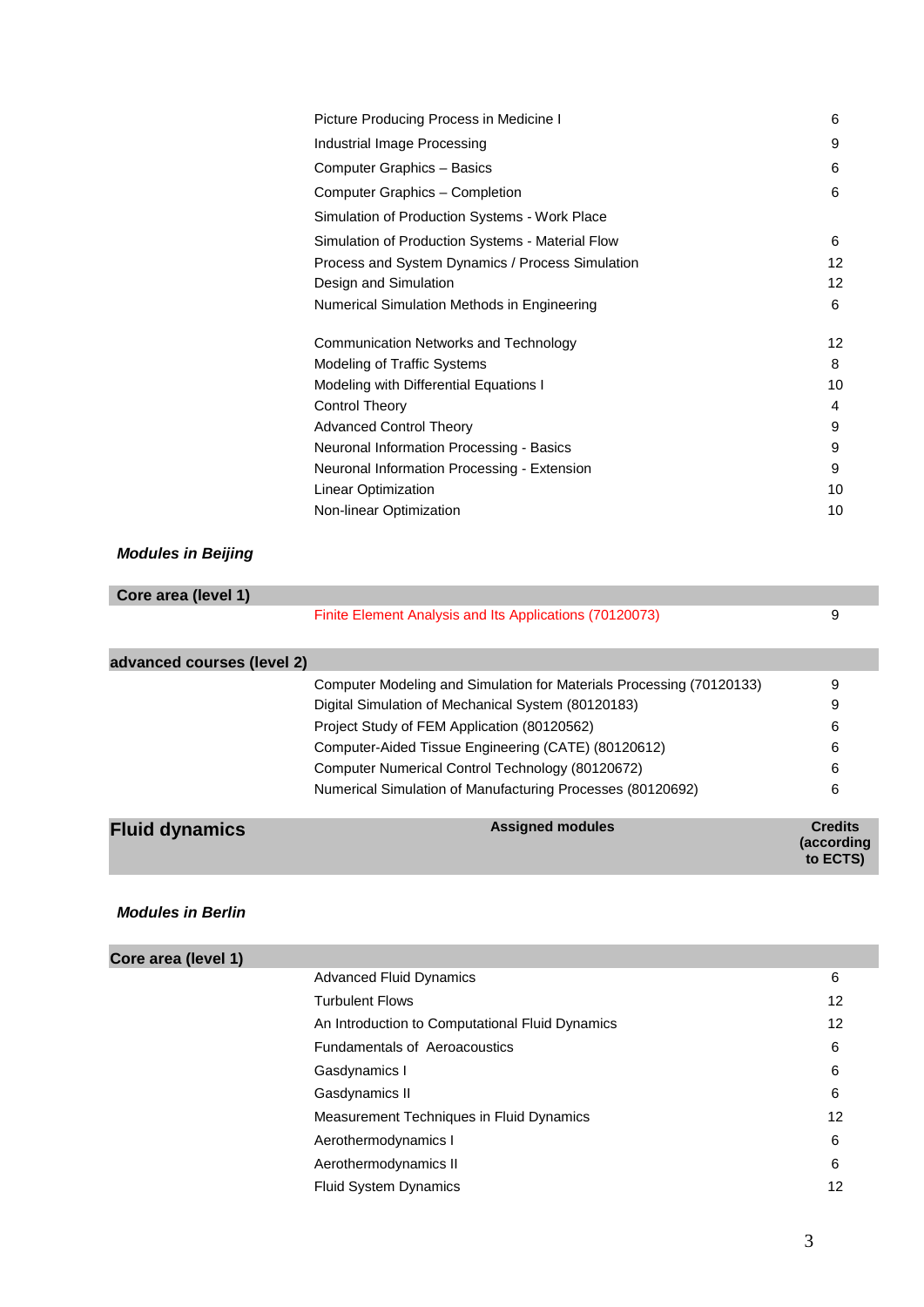| <b>Fluid Machinery</b>                | 12 |
|---------------------------------------|----|
| Aerodynamics I                        | 6  |
| Aerodynamics II                       | 6  |
| Flow and Combustion in Gas Turbines   | 6  |
| Flow around Automobiles and Buildings | 6  |

| advanced courses (level 2) |                                                               |    |
|----------------------------|---------------------------------------------------------------|----|
|                            | <b>Turbomachinery Noise</b>                                   | 6  |
|                            | <b>Applied Computational Fluid Dynamics</b>                   | 6  |
|                            | Modeling and Control of Combustion Systems: Thermal Acoustics | 6  |
|                            | Dimensional Analysis (Stability and Transition)               | 12 |
|                            | Marine Hydrodynamics                                          | 12 |
|                            | Process Engineering I                                         | 9  |
|                            | <b>Statistical Turbulence Modeling</b>                        | 6  |
|                            | Computational Fluid Dynamics (CFD)                            | 12 |
|                            | Theoretical Acoustics (TA 8)                                  | 6  |
|                            | Numerical Aeroacoustics (CAA)                                 | 6  |
|                            | Supplement to Aeroacoustics                                   | 6  |
|                            | Fluid-Borne Sound-Basics (TA 1 PI)                            | 9  |
|                            | Advanced Fluid-Borne Sound (TA 7)                             | 6  |
|                            | Flight Mechanics 2                                            | 6  |
|                            | Numerical Simulation Methods in Engineering Science           | 6  |
|                            |                                                               |    |

| <b>Credits</b><br>(according |
|------------------------------|
|                              |

### *Modules in Berlin*

| Core area (level 1) |                                           |    |
|---------------------|-------------------------------------------|----|
|                     | System Dynamics and Mechatronics          | 6  |
|                     | Measurement and Control                   | 12 |
|                     | Measurement Technology                    | 12 |
|                     | <b>Electric Drives</b>                    | 6  |
|                     | Drive Systems and Components              | 12 |
| or                  | Precision Mechanics and Micro Technology  | 12 |
|                     | Analog and Digital                        | 6  |
|                     | <b>Embedded Real-time Systems</b>         | 6  |
|                     | Robotics (PDV 3)                          | 6  |
|                     | <b>Theoretical Electrical Engineering</b> | 6  |
|                     |                                           |    |

## **advanced courses (level 2)**

| Mechatronics in Industrial Application                           | 3 |
|------------------------------------------------------------------|---|
| Measurement and Control - Completion                             | 9 |
| Optimization Based Planning and Realization of Dynamic Processes | 6 |
| Oil Hydraulics and Pneumatics 1                                  | 6 |
| Oil Hydraulics and Pneumatics 2                                  | 6 |
| Industrial Image Processing                                      | 9 |
| PDV / Robotics - Project                                         | 9 |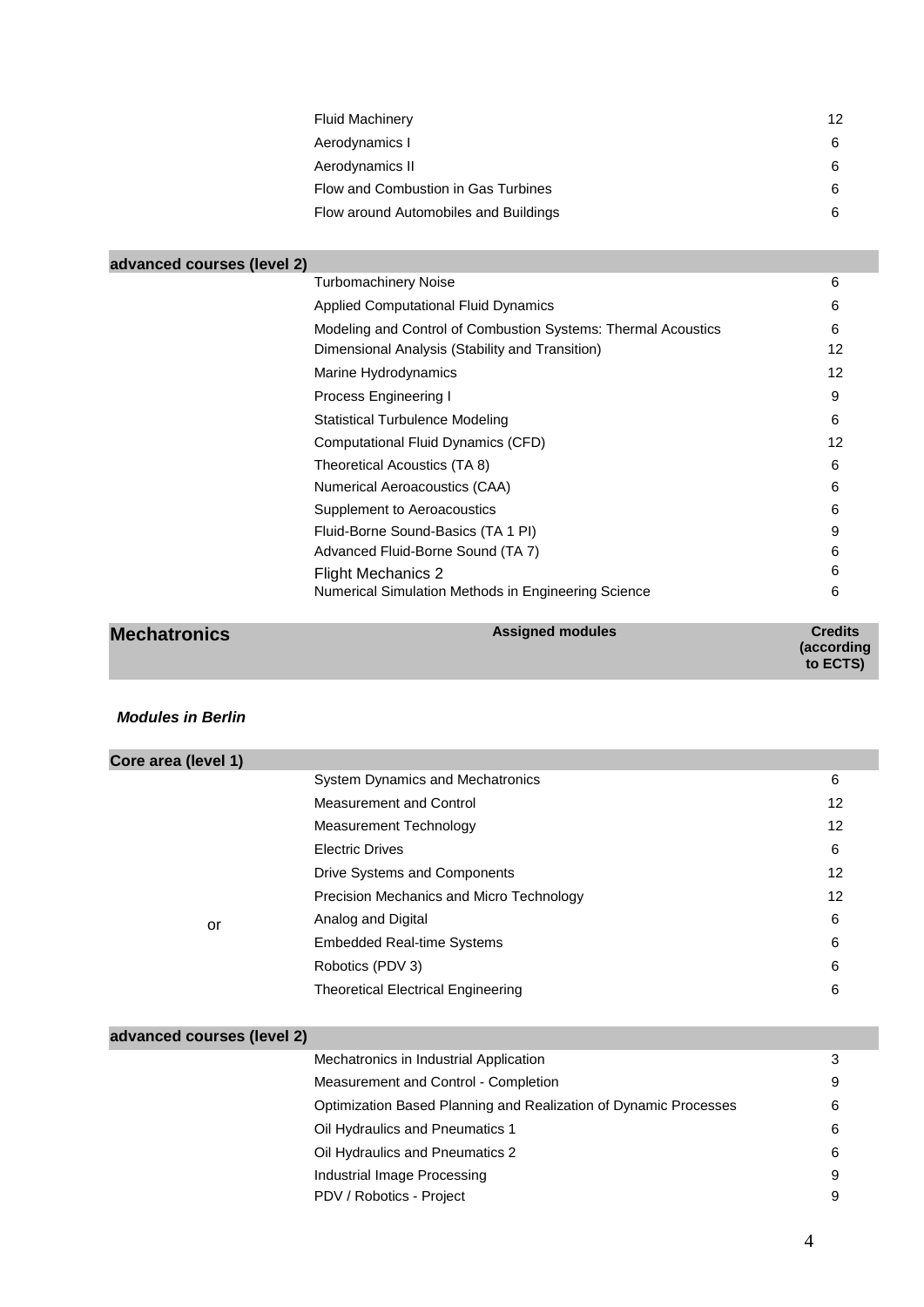| Artificial Intelligence: Basis and Application                  | 6 |
|-----------------------------------------------------------------|---|
| Vibration Influence and Vibration Isolation in Machines Systems | 6 |
| <b>Flight Controlling</b>                                       | 6 |
| Kinematics of Machinery Systems                                 | 6 |

### *Modules in Beijing*

| Core area (level 1)        |                                                                                                  |    |
|----------------------------|--------------------------------------------------------------------------------------------------|----|
|                            | Mechatronic Intelligent Control Engineering (70120173)                                           | 9  |
|                            | Vibration Theory (70120213)                                                                      | 9  |
|                            | Modern CAD Technology (80120623)                                                                 | 9  |
|                            | Automatic control for Mechanic-electronic System (70120023)                                      | 9  |
|                            | Nondestructive Testing and Quality Control (70120043)                                            | 9  |
|                            | Advanced theory and methodology on mechanic design (80120633)                                    | 9  |
| advanced courses (level 2) |                                                                                                  |    |
|                            | Advanced Manufacturing Technology (80120712)                                                     | 6  |
|                            | Robots and Bionics (80120662)                                                                    | 6  |
|                            | Parallel Robot (70120192)                                                                        | 6  |
|                            | Modern Materials Processing (70120063)                                                           | 10 |
|                            | Principle and practice for mechanical and electrical product design<br>(70120163)                | 6  |
|                            | The Reconfiguration and Control for parallel robots (70120182)                                   | 6  |
|                            | CPLD/FPGA and design of modern electronic system (70120202)                                      | 6  |
|                            | Manufacturing Technology I (70120223)                                                            | 9  |
|                            | Modern Welding (80120042)                                                                        | 6  |
|                            | Power Electronic Devices (80120053)                                                              | 9  |
|                            | Modern Laser Processing of Materials (80120073)                                                  | 9  |
|                            | Welding Technology I: Welding and Cutting Technologies (80120253)                                | 9  |
|                            | Technology for failure diagnosis (80120522)                                                      | 6  |
|                            | Introduction to Biomanufacturing Engineering (80120572)                                          | 6  |
|                            | Functional Materials (80120582)                                                                  | 6  |
|                            | Design and Experiments on Humanoid Soccer Robot (80120683)                                       | 9  |
|                            | Manufacturing Technology II (80120723)                                                           | 9  |
|                            | Frontier of Manufacturing by Material Processing Technology<br>(90120022 <mark>x012xxx2</mark> ) | 6  |

| <b>Solid State Mechanics</b> | <b>Assigned modules</b> | <b>Credits</b><br>(according<br>to ECTS) |
|------------------------------|-------------------------|------------------------------------------|
|------------------------------|-------------------------|------------------------------------------|

### *Modules in Berlin*

 $\overline{1}$ 

| Core area (level 1) |                                               |   |
|---------------------|-----------------------------------------------|---|
|                     | <b>Contact Mechanics and Friction Physics</b> | 6 |
|                     | <b>Materials Science</b>                      | 6 |
|                     | <b>Mechanical Vibration Theory</b>            | 6 |
|                     | Finite Element Method - FEM I                 | 6 |
|                     | Finite Element Method - FEM II                | 6 |
|                     | <b>Fracture Mechanics I</b>                   | 6 |
|                     | <b>Fracture Mechanics II</b>                  | 6 |
|                     | <b>Project Finite Element Method</b>          | 6 |
|                     | <b>Elasticity and Plasticity</b>              | 6 |
|                     | Vibration Influence and Vibration Isolation   | 6 |
|                     |                                               |   |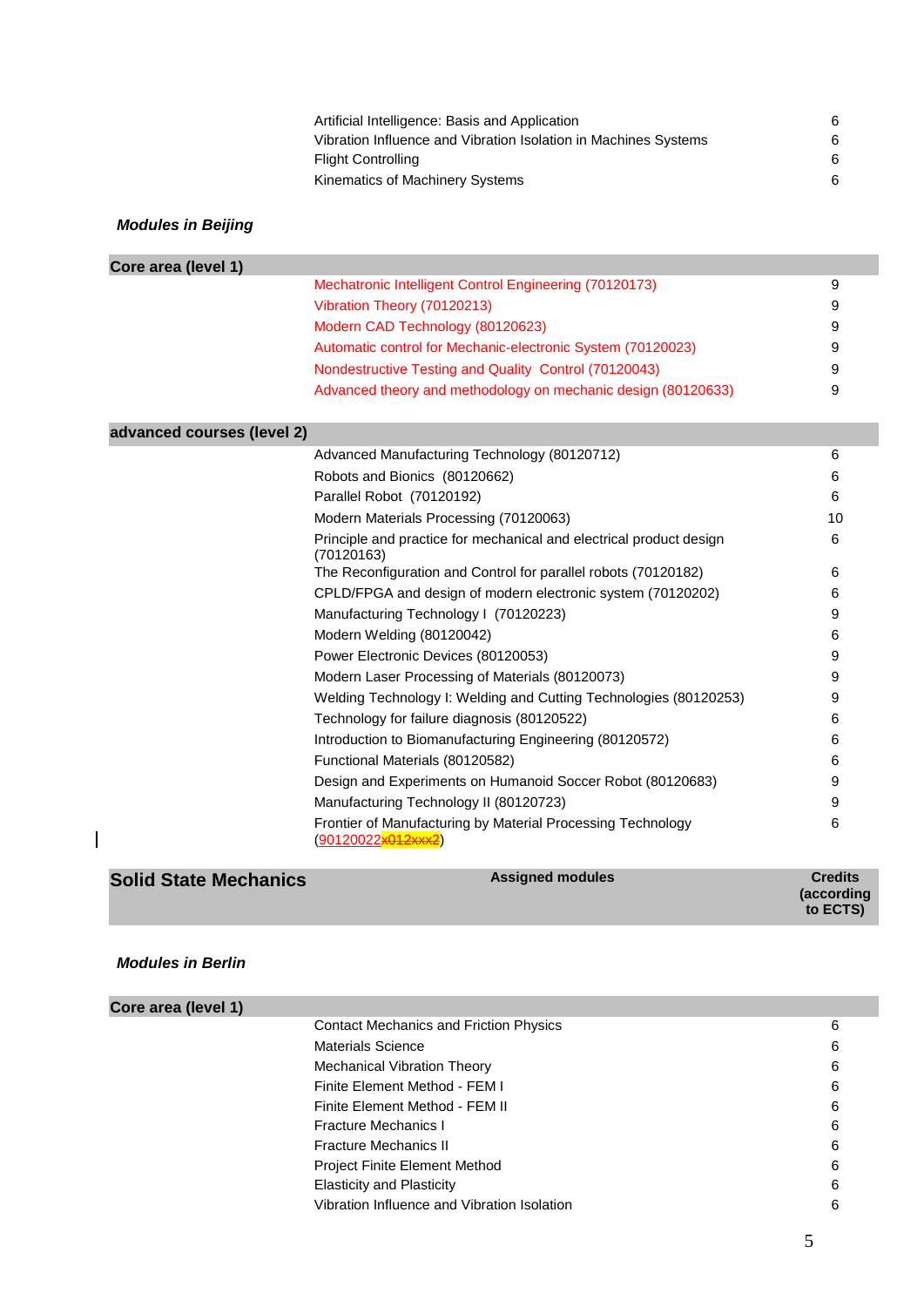|                            | Dynamics of Power Train Systems                                                 | 6                            |
|----------------------------|---------------------------------------------------------------------------------|------------------------------|
|                            | System Dynamics and Mechatronics                                                | 6                            |
|                            | Introduction into the Vehicle Dynamics / Dynamics of Rail Vehicles              | 6                            |
| advanced courses (level 2) | Non-linear Continuum Mechanics                                                  | 6                            |
|                            | Structure-Borne Sound (TA 5)                                                    | 6                            |
|                            | Advanced Structure-Borne Sound (TA 9)                                           | 6                            |
|                            | Numerical Simulation Methods in Engineering Science                             | 6                            |
|                            | Aeroelastics                                                                    | 6                            |
|                            | Non-linear and Chaotic Vibrations                                               | 6                            |
|                            | <b>Rotor Dynamics</b>                                                           |                              |
|                            | <b>Flight Mechanics 2</b>                                                       | 6                            |
|                            | <b>Flight Mechanics 3</b>                                                       | 6                            |
|                            | <b>Contact Mechanics and Friction Physics</b>                                   |                              |
|                            |                                                                                 |                              |
| <b>Modules in Beijing</b>  |                                                                                 |                              |
|                            | Principles of Tribology (80120643)                                              | 9                            |
|                            | Test Methods and Analytical Techniques of Tribology (80120653)                  | 9                            |
|                            | Vibration Theory (70120213)                                                     | 9                            |
|                            | Elasticity and Plasticity (70120083)                                            | 9                            |
|                            | Advanced Manufacturing Technology (80120712)                                    | 6                            |
|                            | Modern CAD Technology (80120623)                                                | 9                            |
|                            |                                                                                 |                              |
|                            |                                                                                 |                              |
| <b>Thermodynamics</b>      | <b>Assigned modules</b>                                                         | <b>Credits</b><br>(according |
|                            |                                                                                 | to ECTS)                     |
|                            |                                                                                 |                              |
| <b>Modules in Berlin</b>   |                                                                                 |                              |
|                            |                                                                                 |                              |
| Core area (level 1)        |                                                                                 |                              |
|                            | Irreversible Thermodynamics                                                     |                              |
|                            | <b>Basic Thermic Operations</b>                                                 |                              |
|                            | Theoretical Physics IV: Thermodynamics and Statistics                           | 10                           |
|                            | Flow and Combustion in Gas Turbines                                             |                              |
|                            | Combustion                                                                      |                              |
|                            | Kinetic Theory                                                                  |                              |
|                            | <b>Statistical Physics</b>                                                      | 12                           |
|                            |                                                                                 |                              |
| advanced courses (level 2) |                                                                                 |                              |
|                            | Basics of Computational Fluid Dynamics (CFD 1+2)                                |                              |
|                            | Modeling and Control of Combustion Systems                                      | 6                            |
|                            | Low Temperature (Cryogenic) Thermodynamics                                      |                              |
|                            | Phase Equilibrium in Multi-phase Systems                                        | 6                            |
|                            | Thermodynamics for Biological Systems<br>Thermodynamics for Aggregating Systems | 6<br>6                       |

Physical Chemistry III Physical Chemistry IV

Gasdynamics I Gasdynamics II

*Modules in Beijing*

Alloying Thermodynamics (80120542) 6